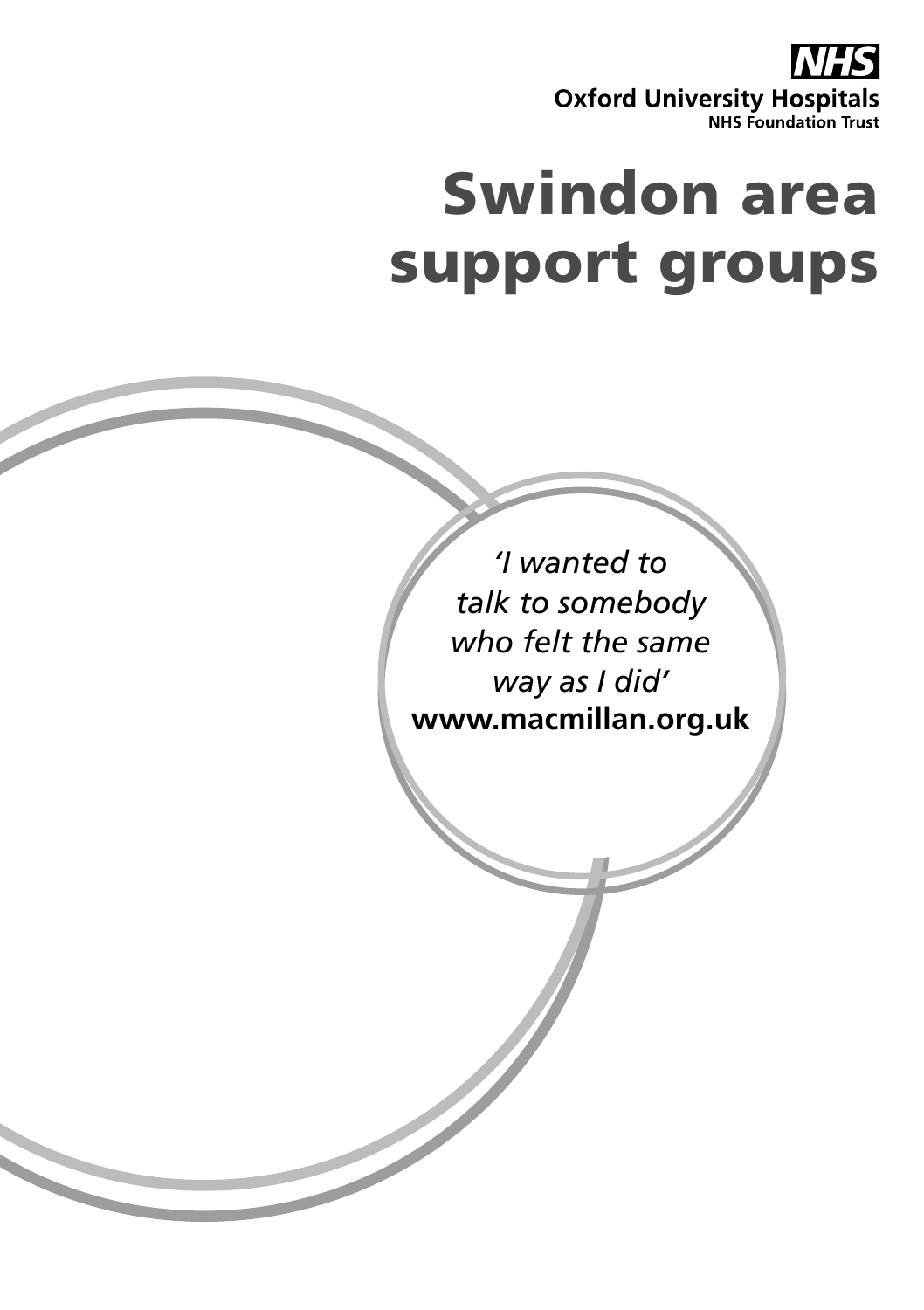*Each cancer support group is different, but you can expect a warm welcome from someone who has been in the group for some time, introduction to the other members and the opportunity to talk about yourself and your experience of cancer.*

# Affected by Cancer (ABC)

www.affectedbycancer.co.uk Email: abcswindon@yahoo.co.uk

Friendly Swindon-based community self-help support group offering a warm welcome to anyone affected by cancer; patients, carers, relatives and friends; an opportunity to meet in relaxed surroundings.

### *Meetings:*

Lawn Community Centre, Windsor Road, Lawn, Swindon SN3 1LA First Monday of the month 1.00pm - 3.00pm (lunch and chat)

Third Monday of the month 2.00pm - 4.00pm (speaker and tea)

### *Men's Support Group:*

Fourth Thursday of the month 7.00pm - 9.00pm (see website for dates)

Plus regular dinners, day trips and annual holidays

# Butterfly – breast cancer friendship group

Email: miles018@btinternet.com / corinnalooker@yahoo.co.uk

An opportunity to meet others with similar experiences and support each other through their breast cancer journey and beyond.

### *Meetings:*

The Rat Trap, Highworth Road, Swindon SN3 4QS First Thursday of the month 10.00am - 12.00pm

# Ridgeway Breast Care Support Group

www.ridgewaybreastcaresupportgroup.org.uk Email: info@ridgewaybreastcaresupportgroup.org.uk

Anyone affected by breast cancer is welcome. Funds raised support individuals with a breast cancer diagnosis. There are local information events, support meetings and pamper events.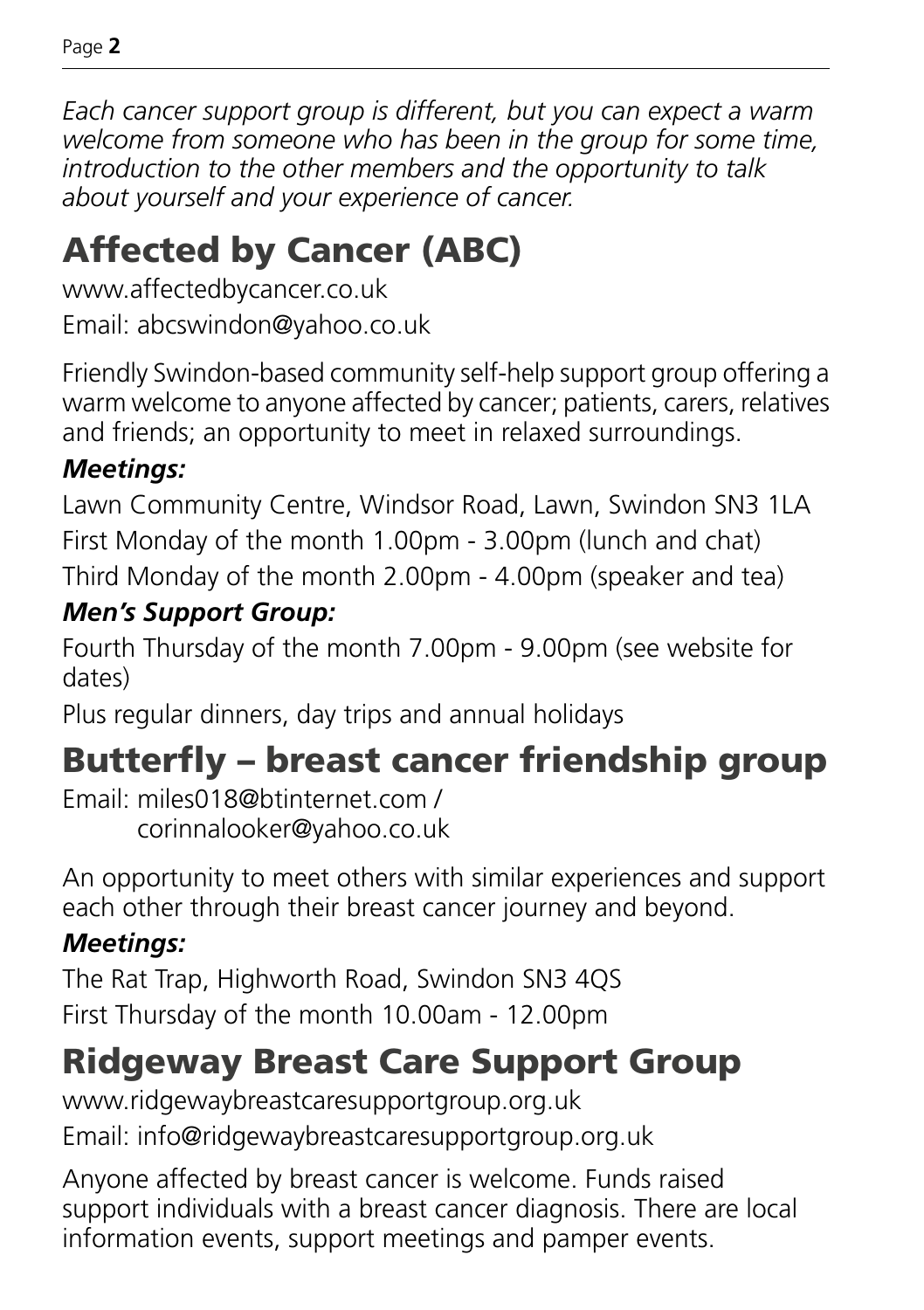#### *Coffee mornings:*

Second Tuesday of the month 10.00am - 12 noon

### *Evening meetings:*

Fourth Tuesday of the month 7.30pm - 9.30pm

# Living with Secondary Breast Cancer Group

https://breastcancernow.org/information-support/support-you/ living-secondary-breast-cancer-Swindon

Email: secondaryservices@breastcancernow.org

Tel: 0345 077 1893

# Swindon IA (Ileostomy Association) –

Swindon's ostomy and pouch support group www.swindon-ia.org.uk

Self-help support group and a UK registered charity helping ostomy and pouch patients and their families return to a full and active life, following radical bowel surgery.

### *Meetings:*

Please see www.swindon-ia.org.uk for details

# Swindon Bladder Cancer Support Group

www.swindonbladdercancersupport.org.uk

Open to all with a diagnosis of bladder cancer, their partners and their carers.

# Wessex Bladder Cancer Support

www.wessexbcs.org.uk/swindon

### *Meetings:*

The Sun Inn, Marlborough Road, Swindon SN3 6AA

Six meetings a year

Email: swindon@wessexbcs.org.uk

5.30pm - 7.00pm (see website for dates)